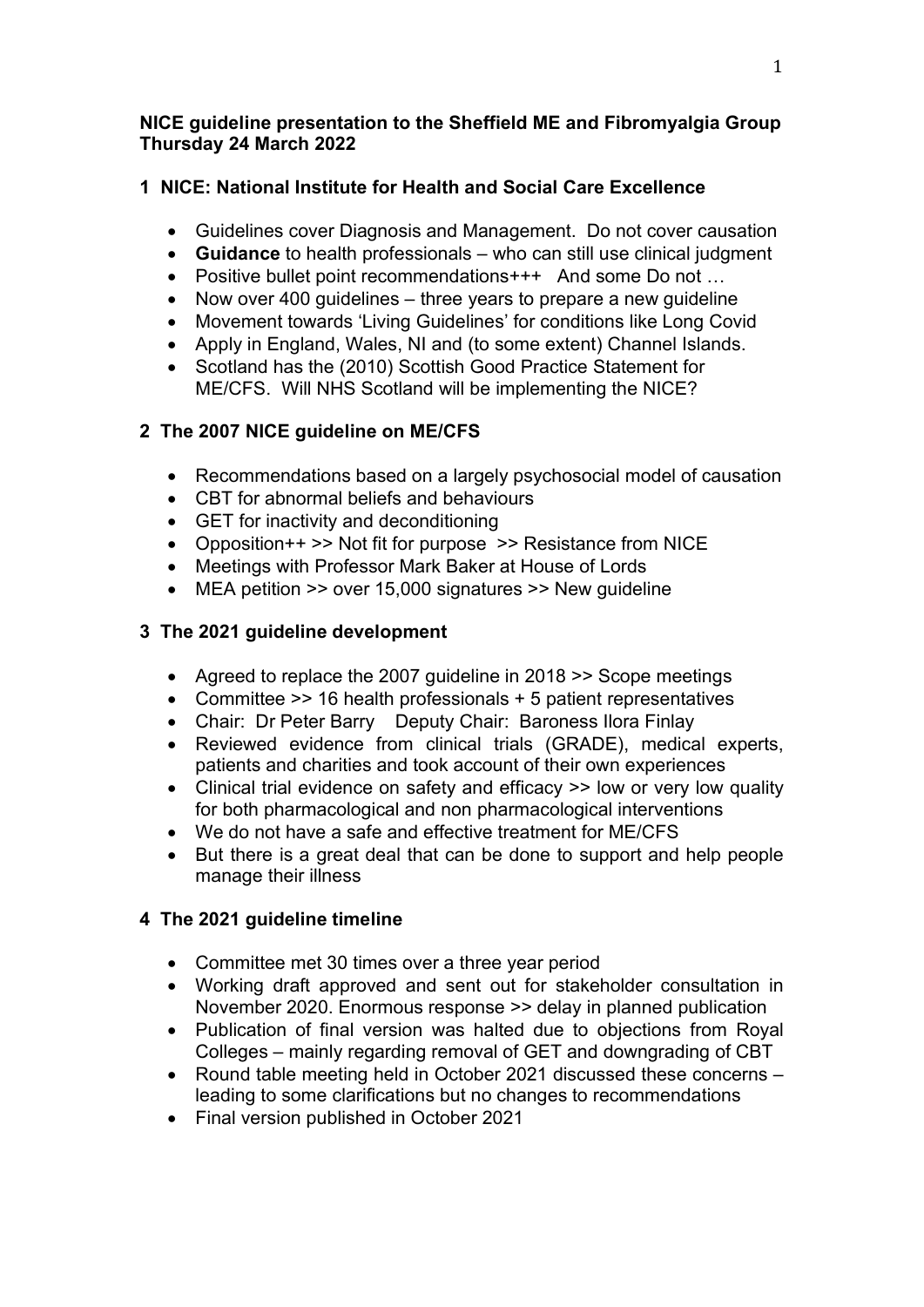## 5 Suspecting ME/CFS and Diagnosing ME/CFS (1.2 – 1.4)

- Importance of suspecting ME/CFS (1.2 and 1.3)
- Aim to confirm diagnosis at 3/12 from onset of symptoms in both adults and children
- Diagnostic criteria based on IoM diagnostic criteria > debilitating fatigue + cognitive dysfunction + unrefreshing sleep + post exertional malaise
- Other symptoms may occur including dysautonomia (OI, PoTS etc)
- Baseline investigations to exclude other explanations
- Refer to specialist adult or paediatric service/team to confirm diagnosis and advice on management at 3 months

#### 6 Specialist referral services/teams

- Currently a postcode lottery especially in NI, Scotland and Wales
- Specialist teams should consist of a range of healthcare professionals with training and experience in assessing, diagnosing, treating and managing ME/CFS. They commonly have medically trained clinicians from a variety of specialisms (including rheumatology, rehabilitation medicine, endocrinology, infectious diseases, neurology, immunology, general practice and paediatrics) as well as access to other healthcare professionals specialising in ME/CFS. These may include physiotherapists, exercise physiologists, occupational therapists, dietitians, and clinical or counselling psychologists.
- NB: The MEA position is, and always has been, that specialist services/teams should be physician led

## 7 General Management

- Prepare and provide the patient and their GP with an agreed care and support plan of management
- Regular reviews in primary care every year for adults, every 6 months for children
- Advise on causes and management of relapses and exacerbations
- Ensure patients and carers have information on ME/CFS, including support groups

#### 8 Specific aspects of management

- Activity and energy management in considerable detail
- Exercise management >> where appropriate
- Note the difference between activity and exercise as defined by NICE
- Symptom management >> Other NICE guidelines (disappointing)
- Downgrading of CBT >> psychological support
- Do not offer GET or Lightning Process
- Other Do not offers….. from 2007 are no longer present
- Melatonin no longer carries a paediatric recommendation